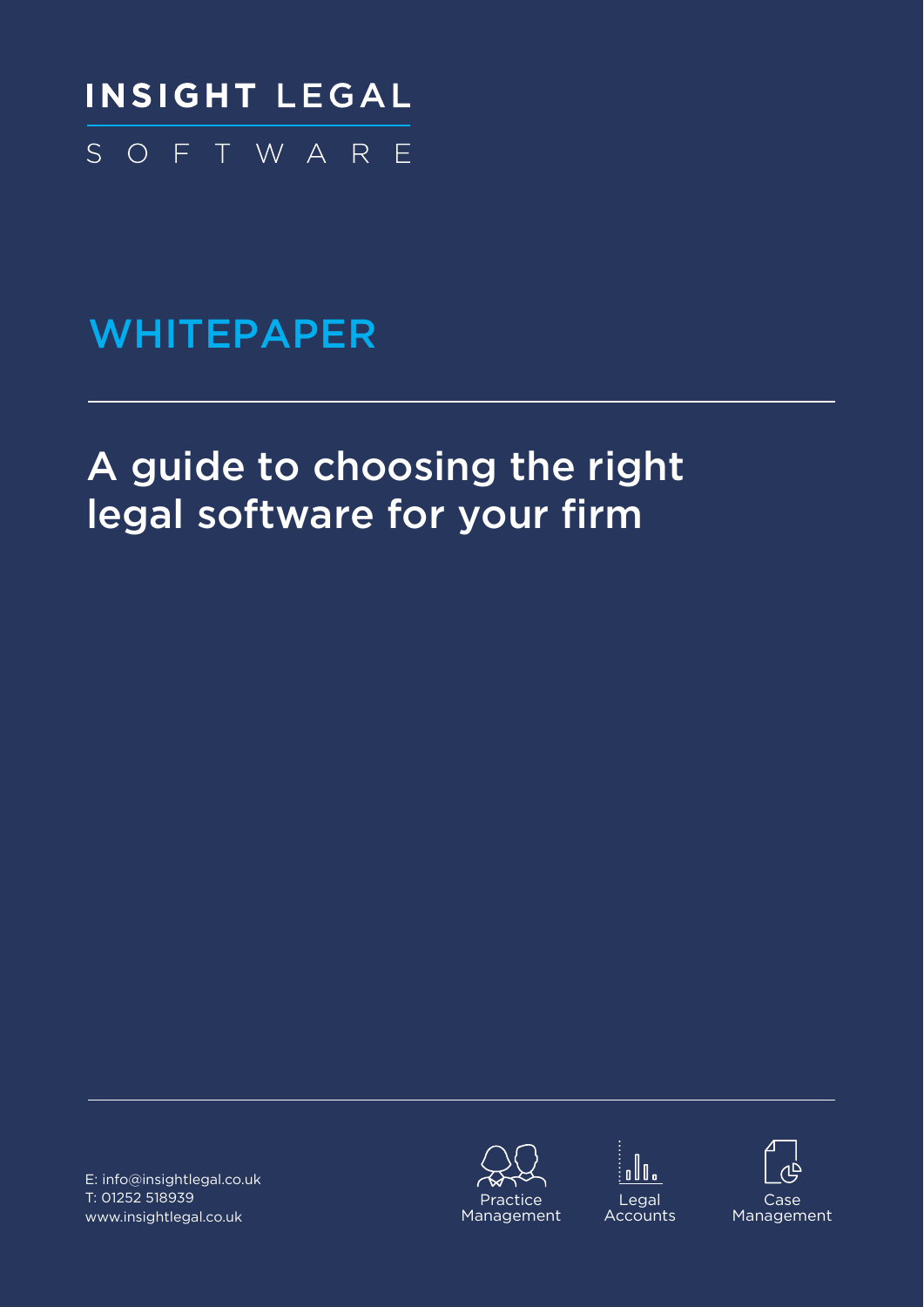# A guide to choosing the right legal software for your firm

# 1. INTRODUCTION

If you're reading this then you won't need us to tell you about the changes affecting the legal landscape. In short, it seems everyone is expecting twice as much to be done, in half the time for no more money! The expectations of clients in relation to time scales and fees, the requirements of the regulators and the rise of the 'volume' provider are akin to a perfect storm affecting many firms' financial performance.

If efficiency, productivity and profitability are important to your firm, then a modern legal IT system meeting the needs of the practice will help to deliver improvements in these three areas.

The challenge for Practice Managers tasked with scouring the supplier market, is whittling down a long list of 'possible' IT suppliers to a sensible short-list of 'suitable' IT suppliers. Only by finding the right supplier for your firm will the efficiency, productivity and profitability benefits be unlocked.

Sadly, unscrupulous suppliers do exist in the legal IT market. Sales tactics and retention strategies can be at the sharper end of what law firms are used to. Some suppliers see firms as soft targets; they are perceived to have deep pockets and are not as IT savvy as 'real' businesses.

This paper is designed to help guide IT Directors and Practice Managers through the process of identifying a short-list of suitable suppliers and then how to select the right partner.

# 2. PLANNING TO LEAVE YOUR EXISTING SUPPLIER

It's always sensible to understand first what is involved in moving away from your existing IT supplier. Points to consider include:

- What are the reasons for leaving?
- What are the termination and renewal/notice terms to be aware of?
- Is the firm able to retrieve its full dataset when the contract ends or is terminated?
- Will there be any charge to return the firm's data to us?
- In what format will data be returned? Data returned through report formats may not provide a complete 'data dump' and hinder migration issues and/or leave pools of data locked up and inaccessible in the old system.
- What happens to any remaining data left on computer servers or in the cloud? GDPR regulations place conditions on data owners for the management or disposal of information.

### 2.1. Act in haste – repent at leisure

Having made the decision to leave, be realistic about the scope of the project. As with any important business decision, choosing a legal IT supplier takes time and planning. With contractual considerations and onboarding periods to consider, firms should typically start this process no less than six months before they want to introduce a new system. Don't be rushed by a short deadline such as a contract expiry, or regulatory changes. Nor be won over by eager suppliers promising they can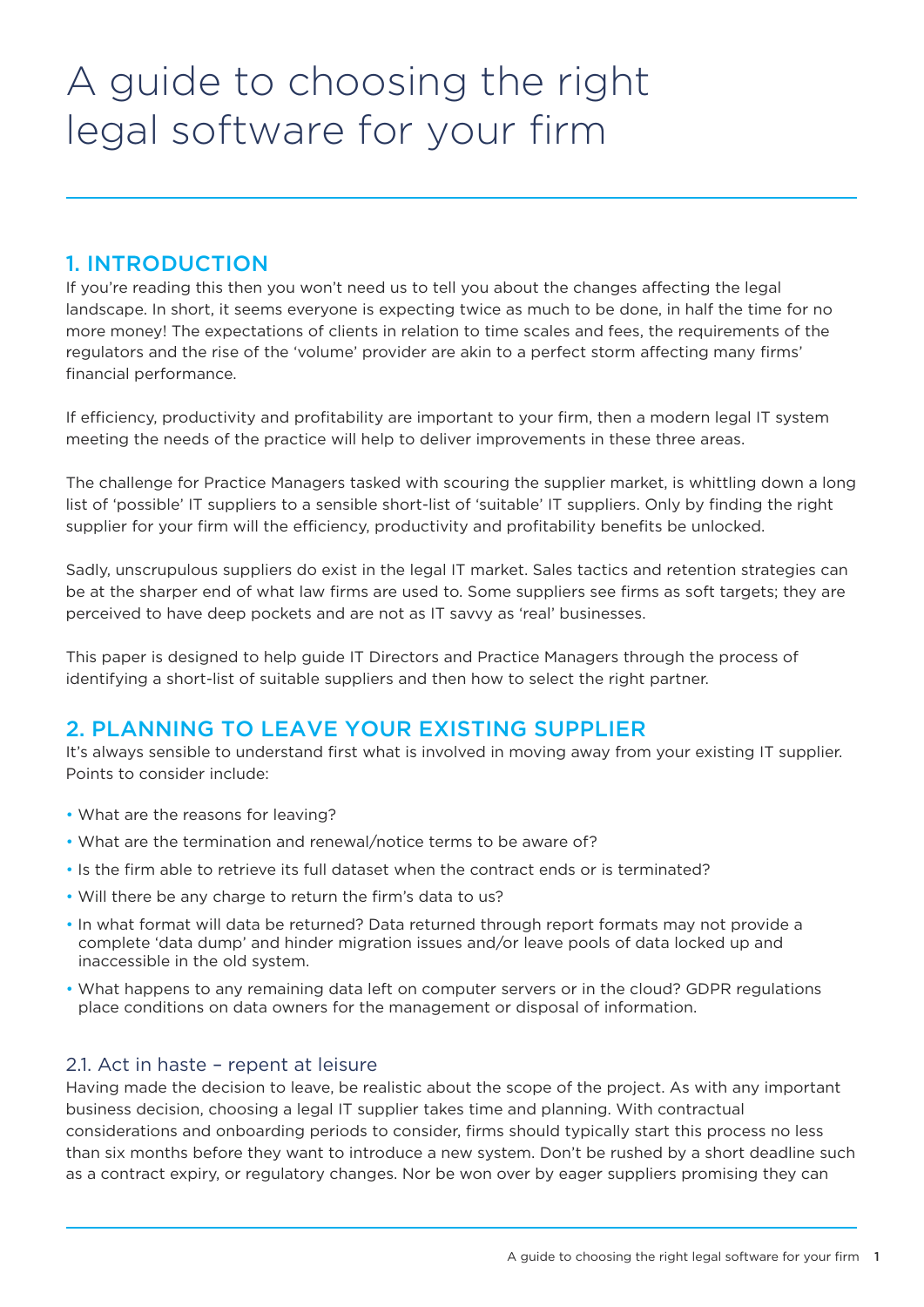meet your self-imposed deadlines of less than six months Whoever the project leader / decision maker is, may want to appraise the software market initially, so they have a good overview. Then, form a project team so all necessary stakeholders are invested in the process and the subsequent decisions. Draw up a list of necessary system functionality, perhaps using a traffic light system of red = must have, amber = important to have and green = nice to have. Be realistic about the time needed to be set aside to assess different suppliers and their offerings.

# 3. THE TRAITS OF A REPUTABLE SUPPLIER

Improving the use of technology remains one of the top three priorities amongst UK law firms<sup>1</sup> when it comes to supporting their business. There are some specific traits of reputable IT systems suppliers and others are common sense (insofar as you would apply them when spending your own money). Here is our list of the likely indicators of a reputable supplier.

## 3.1. The sales process and buying experience

Expect that suppliers will be able to give demonstrations of their systems to you over the internet. You can arrange for the project team to 'attend' these demos and each can be assessed against the key criteria for your firm. Its right and proper that potential suppliers showcase their solutions to you. How you feel about your initial interaction and subsequent follow-ups with them may be instructive as to the type of relationship you may experience going forwards. A good salesperson can get results without the buyer feeling under duress. Gut feel can be a useful guide if a supplier appears to prioritise sales over customer experience. Offers and discounts that are 'strictly' time limited are common tactics, but whose interest do they really serve?

### 3.2. Prices

If the pricing is easy to understand, that's a good early sign. Expect to see the product being sold as a regular subscription (known in the IT industry as Software-as-a-Service or SaaS). This means you pay a monthly fee for a license to run the software. For those who have been around a bit longer, this has taken over from the traditional way of purchasing which was to buy the software upfront and pay an annual support fee. This has been hugely to the benefit of the customer, as barriers to exit are lower in the event of dissatisfaction or organisational changes at the firm.

It's good to be aware of some sharp practices regarding pricing, and here are three.

- To counter the lack of a large payment upfront for software, some suppliers will recommend firms consider a finance agreement (often over three years). The effect being that a firm is paying a monthly fee (as with Saas), but the supplier has been paid in full at the beginning, and the firm has a repayment agreement with the finance provider. Firms will not have anything like the same leverage to exit these types of agreements. Ask yourself the question – there has to be a reason why the supplier needs all of the money up front.
- Low-balling is the practice of keeping the price artificially low in Year 1, only to recoup revenue in subsequent years via price hikes. Ask about the likelihood of price increases during the contract. That said, inflation makes price rises inevitable eventually. Ask any supplier about their plans for price rises and check the small print in the contract.
- Money back guarantees are something that are seen occasionally as a way to get a deal over the line. Whilst these can sound appealing, in reality you still need to go through the process again (which costs time and money), and if the only way out of the money back guarantee is to get data from reports, you may well be stuck, and never actually ever get money back.

[<sup>1</sup> https://www.pwc.co.uk/industries/business-services/law-firms/survey/business-support-and-tax.html](https://www.pwc.co.uk/industries/business-services/law-firms/survey/business-support-and-tax.html)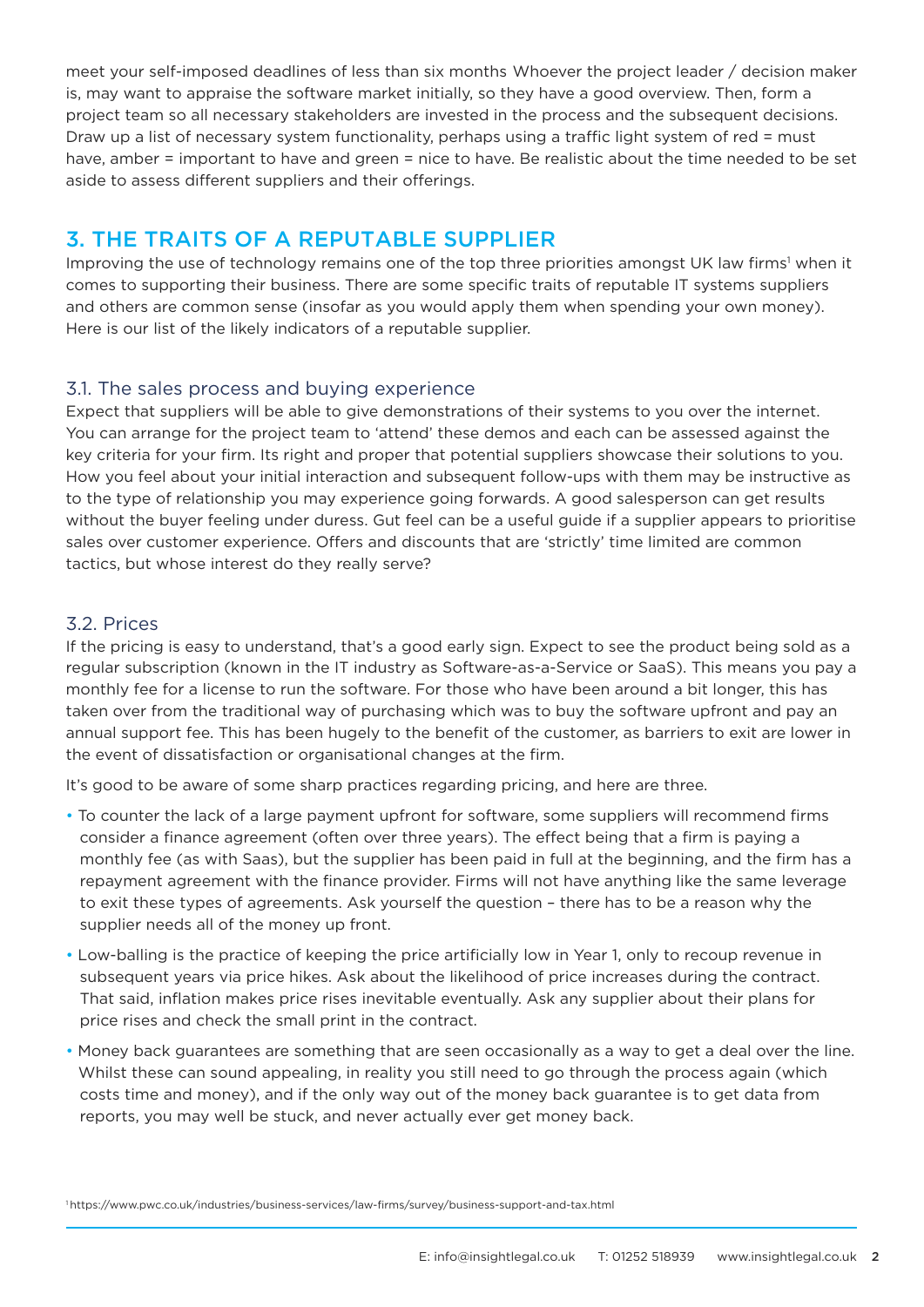## 3.3. Contract terms

There's something ironic writing about contract terms to an audience of people working in law firms! We are not telling 'grandmothers how to suck eggs,' but we have seen some incidents over the years where contract terms have caught firms out. Beware of long-term contracts; the world at large, and IT in particular, moves too fast for firms to be tied to five or even three year agreements. You can ask for a sample copy of the supplier's agreement. If it's the size of a booklet you might ask yourself what's squirrelled-away in all that small print!

Note as a rule of thumb that the more reputable suppliers will be comfortable offering shorter contracts, knowing it is in your best interest and that they believe their software and service will earn your loyalty. Before you enter into any contract, you need to understand what happens at the end. If there is no clause stating the cost to get data back or how you get data back then you may be getting yourself into a difficult situation if you decide to leave. The commercial lawyer in the firm will be delighted to help you!

### 3.4. Ongoing support

As with pricing, a reputable supplier will share with you the service levels you can expect in the event you need their help.

- What level of training and support is provided during the onboarding process and what length of time does onboarding constitute?
- What, if any, exclusions or limits exist to support and training during onboarding?
- Are all levels of support included in the monthly subscription or are there add-ons to be aware of?
- Within any support framework, what response times can be expected and what different levels of support exist e.g. beyond chat-box and help forums?
- What escalation procedures exist in the event of a serious issue e.g. out of hours, month-end / yearend etc.
- With many legal IT systems providing services to both the fee earning and finance parts of the firm, is the support provided in equal strength?

### 3.5. Levels of customer satisfaction

Evidence of high levels of existing customer satisfaction can be a useful indicator when sifting through possible suppliers. These include:

- Online review platforms A good indicator is a supplier that shows a track record of positive reviews being added incrementally over time. Rather than a supplier that adds 20 five-star reviews on the same day! Remember, none of us is perfect, so don't always dismiss a promising provider whose scores look on the low side.
- Web-site testimonials and case studies. Does the supplier's website have enough independent feedback to suggest happy customers? Does the feedback come from firms with a similar profile to your own?
- Referrals. Is there a similar firm that a supplier is happy to put you in touch with so that you can ask questions independently about the issues that are most relevant to your firm's purchasing criteria?
- Beware a provider who cites GDPR as a legitimate reason for not being able to provide independent client feedback to you. It may suggest they have little or none to share!
- Word on the street. What are you hearing from other Practice Managers? The legal market is quite 'tight-knit' and the grapevine can be a useful source of information.

Other useful indicators which might suggest a positive track record include: VAT registration, number of years trading, business ownership model, market knowledge and longevity of the directors and shareholders, awards / accreditations and whether the software is HMRC API compatible.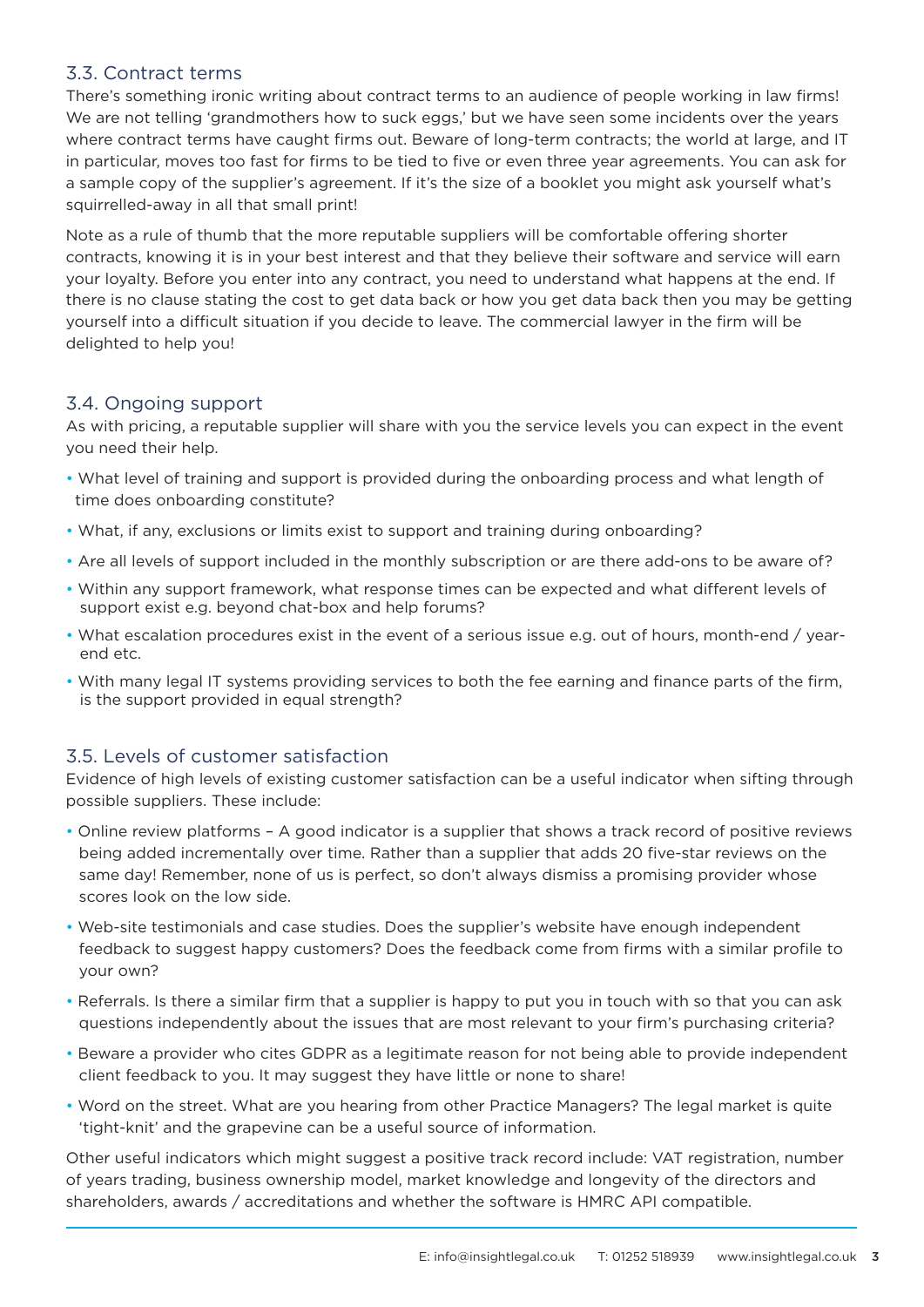## 3.6. Investing in technology

Technology is at the heart of any legal IT system. It is crucial that suppliers continue to invest in the development of their product, to support customers as their needs continue to evolve. Ask the supplier when the current software was written? If it needs 3rd party software to operate in the cloud, then its heritage is at least 20 years old, and may need to rely on old technology. It is also wise to ask what the plans are for the development of the software and the direction of the company.

The rise in mobile working means it's important to ask how the system helps people on-the-go or who work from a place other than the office.

# 4. YOU'VE FOUND THE RIGHT SUPPLIER FOR YOUR PRACTICE

Congratulations! Next, you need to understand how the data in the existing system will move across (known as migration) to the new system.

### 4.1. Data transfer

The process of transferring software suppliers will always involve some degree of migrating data over to a new system, and firms should expect new suppliers to charge a fee to carry out this transfer. Some will charge a set fee to complete this.

Ask your new supplier if they have experience of migrating from your current supplier and how many times this has been achieved. A reputable supplier with time in the market will have migrated from many systems including yours and therefore will understand the challenges of that particular migration.

Make sure that you understand and are comfortable with each of the steps involved in moving from the old system to the new one. You may want to ask for a project plan.

# 5. SUMMARY

In summary, here are the key points again to bear in mind to ensure a smooth transition to a new legal IT supplier.

- Understand clearly what is involved exiting the existing supplier and that leaving is the correct decision.
- Know the key deliverables needed from a new system and create an assessment template so that you can properly compare the offerings from different suppliers.
- Create a project team if needed and set realistic project timescales.
- Ask for evidence from suppliers about customers they have whose profile and legacy system matches your own.
- Be comfortable with the process involved in, and the expectations of migrating from the old system to the new one.
- Understand the levels of support that will be provided so that you can reassure users in the firm that the new system will help them in their jobs.
- Make sure you have all the information you need to make the right choice. Never be afraid to go back to a supplier to ask as many questions as you need to get to this point.
- Whoever you choose, the relationship should feel like a partnership rather than that of a customer and a supplier.